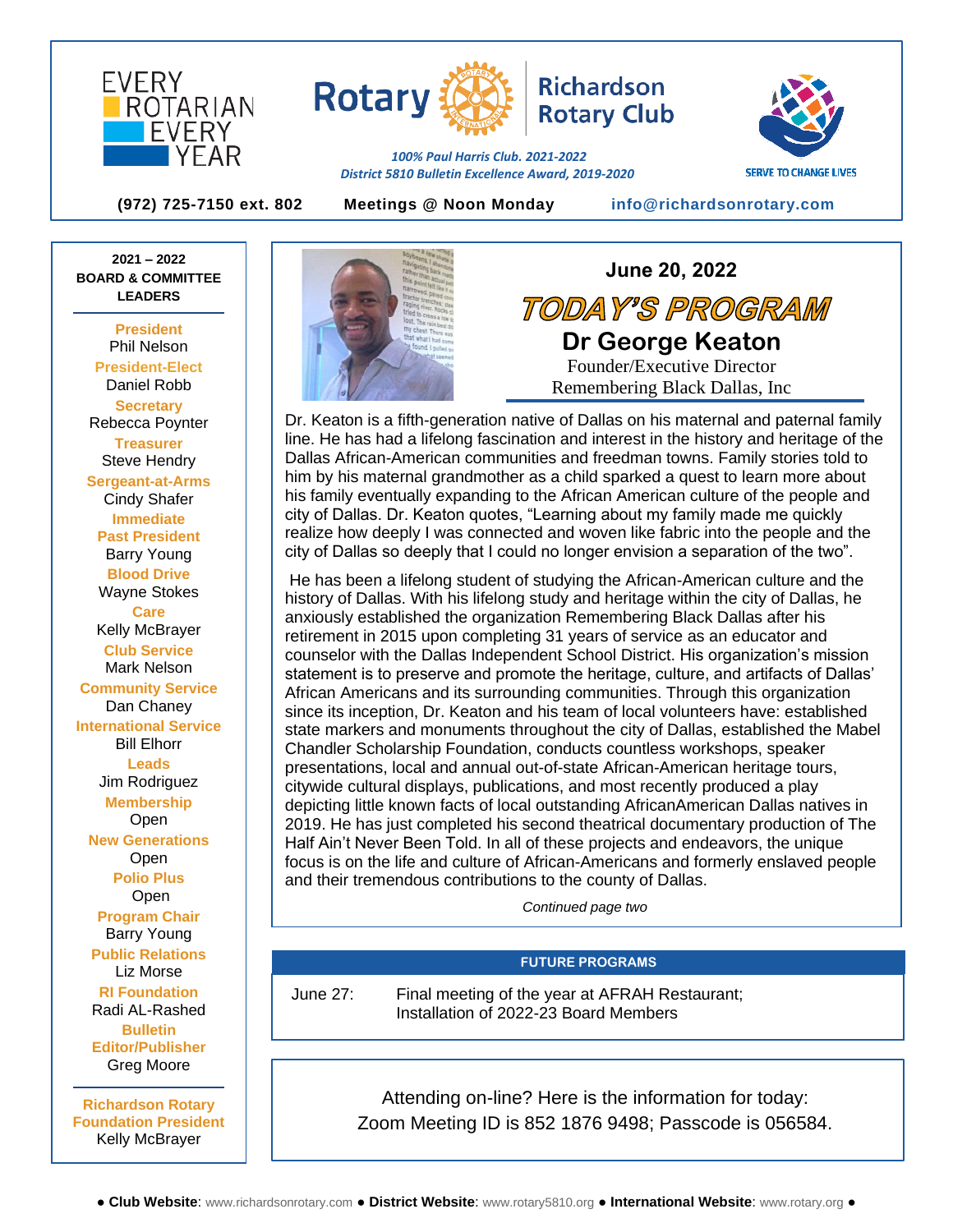# **Richardson Flags**

Sign up year-round. Subscriptions continue for a full calendar year and flags will be placed on each of the next five deployments. No matter when you sign up, you will receive five flag deployments. All for \$50/year!

The Club operates its Flag Program with the support of local Girl Scouts, Boy Scouts, and Jr. ROTC detachment members who share in the revenue. Net proceeds benefit Richardson Rotary Foundation's college scholarships (over \$480,000 committed to 91 recipients since 1983), plus various club-supported programs and charities.

# **<http://www.richardsonflags.org/>or call (972) 725-7150 ext. 803**

**★ President's Day (3rd Monday in February) ★ Memorial Day (last Monday in May)** 

**★ Independence Day (July 4) ★ Labor Day (first Monday in September plus 9/11)** 

**Veterans Day (November 11)**

## **HAMILTON PARK COMMUNITY, CONT.**



*Continued from page one:*

Dr. Keaton, with the support of many community leaders in 2018, formed the Dallas County Equal Justice Initiative Coalition which is a local grassroots product of the Equal Justice Coalition founded by Atty. Bryan Stevenson is currently located in Montgomery Alabama. This organization's focus is to recognize and bring to the forefront the atrocities of lynchings, and racial violence that took place in Dallas County. The local group serves as a platform for the community to discuss racial injustices and racism, and address the systemic discrimination in Dallas County with the hopes of resolution and healing for the county of Dallas

## **RICHARDSON ROTARY CURRENTLY SUPPORTS THESE ORGANIZATIONS**